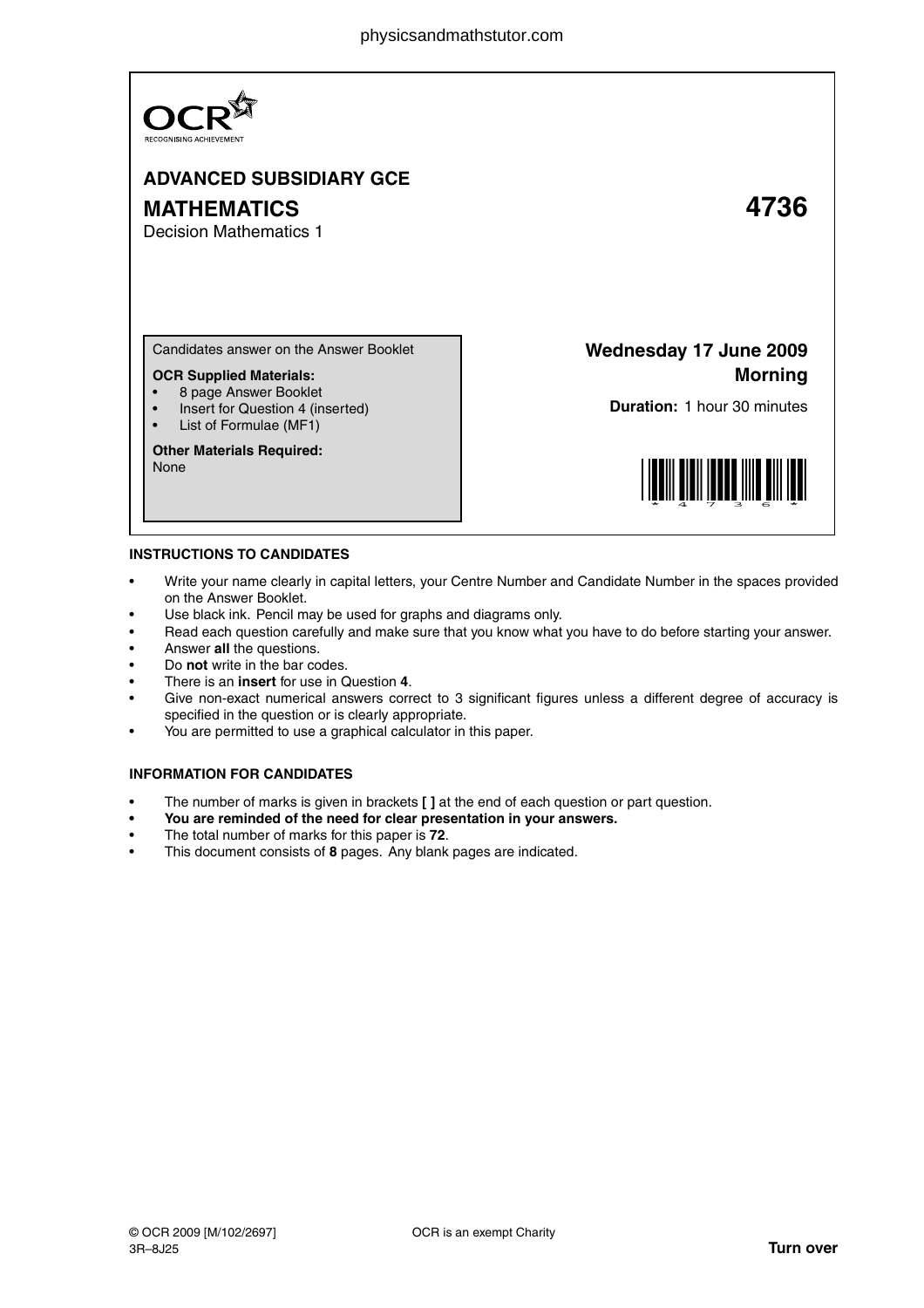**2**

**1** The memory requirements, in KB, for eight computer files are given below.

43 172 536 17 314 462 220 231

The files are to be grouped into folders. No folder is to contain more than 1000 KB, so that the folders are small enough to transfer easily between machines.

- **(i)** Use the first-fit method to group the files into folders. **[3]**
- **(ii)** Use the first-fit decreasing method to group the files into folders. **[3]**

First-fit decreasing is a quadratic order algorithm.

- **(iii)** A computer takes 1.3 seconds to apply first-fit decreasing to a list of 500 numbers. Approximately how long will it take to apply first-fit decreasing to a list of 5000 numbers? **[2]**
- **2 (i)** Explain why it is impossible to draw a graph with four vertices in which the vertex orders are 1, 2, 3 and 3. **[1]**

A *simple* graph is one in which any two vertices are directly joined by at most one arc and no vertex is directly joined to itself.

A *connected* graph is one in which every vertex is joined, directly or indirectly, to every other vertex.

A *simply connected* graph is one that is both simple and connected.

**(ii) (a)** Draw a graph with five vertices of orders 1, 1, 2, 2 and 4 that is neither simple nor connected.

**[2]**

- **(b)** Explain why your graph from part **(a)** is not semi-Eulerian. **[1]**
- **(c)** Draw a semi-Eulerian graph with five vertices of orders 1, 1, 2, 2 and 4. **[1]**

Six people (Ann, Bob, Caz, Del, Eric and Fran) are represented by the vertices of a graph. Each pair of vertices is joined by an arc, forming a complete graph. If an arc joins two vertices representing people who have met it is coloured blue, but if it joins two vertices representing people who have not met it is coloured red.

- **(iii) (a)** Explain why the vertex corresponding to Ann must be joined to at least three of the others by arcs that are the same colour. **[2]**
	- **(b)** Now assume that Ann has met Bob, Caz and Del. Bob, Caz and Del may or may not have met one another. Explain why the graph must contain at least one triangle of arcs that are all the same colour. **[2]**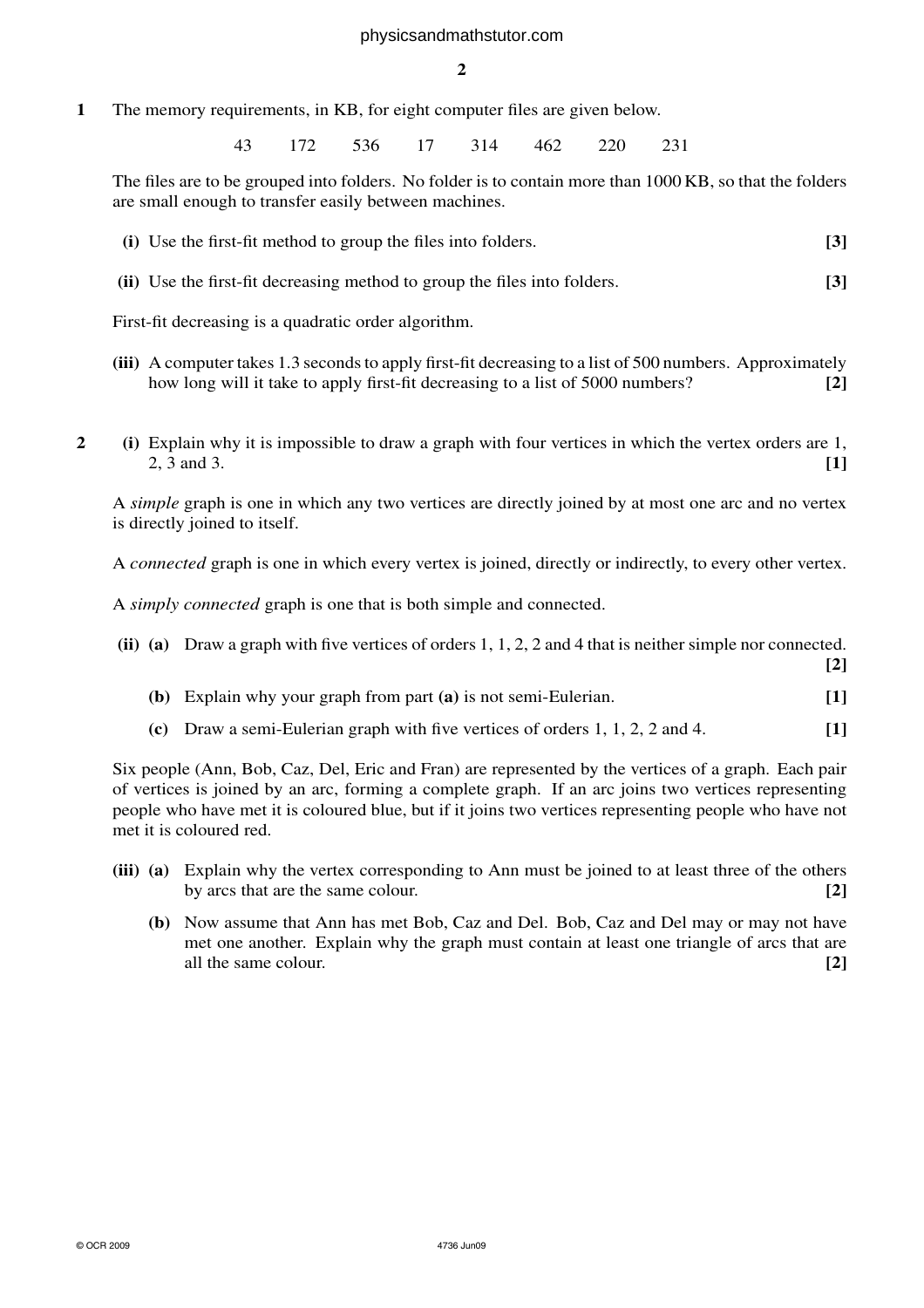**3** The constraints of a linear programming problem are represented by the graph below. The feasible region is the unshaded region, including its boundaries.



- **(i)** Write down the inequalities that define the feasible region. **[4]**
- **(ii)** Write down the coordinates of the three vertices of the feasible region. **[2]**

The objective is to maximise  $2x + 3y$ .

|  | (iii) Find the values of x and y at the optimal point, and the corresponding maximum value of $2x + 3y$ . |
|--|-----------------------------------------------------------------------------------------------------------|
|  |                                                                                                           |

The objective is changed to maximise  $2x + ky$ , where *k* is positive.

**(iv)** Find the range of values of *k* for which the optimal point is the same as in part **(iii)**. **[2]**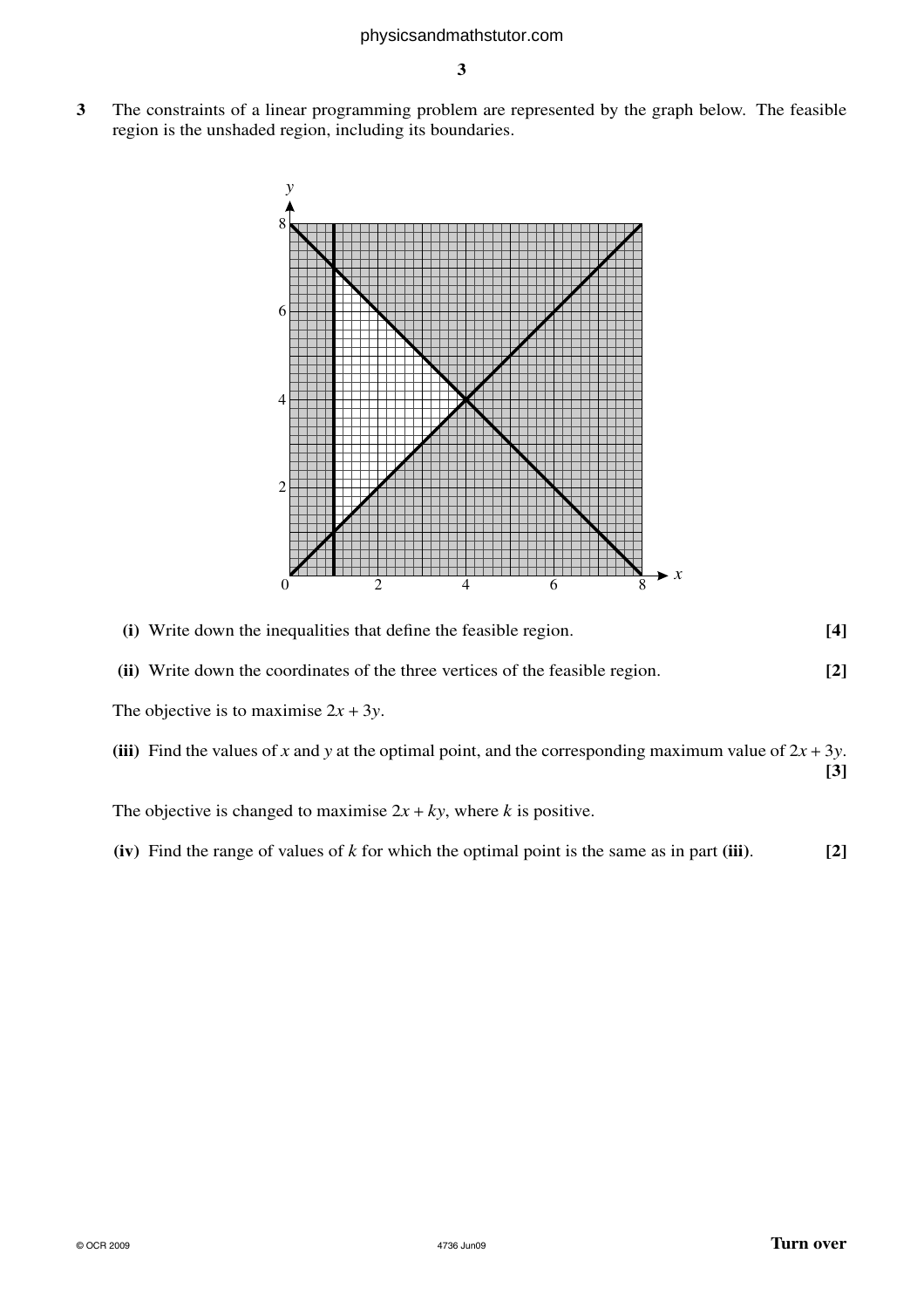### **4 Answer this question on the insert provided.**

The vertices in the network below represent the junctions between main roads near Ayton (*A*). The arcs represent the roads and the weights on the arcs represent distances in miles.



**(i)** On the diagram in the insert, use Dijkstra's algorithm to find the shortest path from *A* to *H*. You must show your working, including temporary labels, permanent labels and the order in which permanent labels are assigned. Write down the route of the shortest path from *A* to *H* and give its length in miles. **[7]**

Simon is a highways surveyor. He needs to check that there are no potholes in any of the roads. He will start and end at Ayton.

**(ii)** Which standard network problem does Simon need to solve to find the shortest route that uses every arc? **[1]**

The total weight of all the arcs is 67.5 miles.

**(iii)** Use an appropriate algorithm to find the length of the shortest route that Simon can use. Show all your working. (You may find the lengths of shortest paths between nodes by using your answer to part **(i)** or by inspection.) **[5]**

Suppose that, instead, Simon wants to find the shortest route that uses every arc, starting from *A* and ending at *H*.

**(iv)** Which arcs does Simon need to travel twice? What is the length of the shortest route that he can use? **[2]**

#### **[This question continues on the next page.]**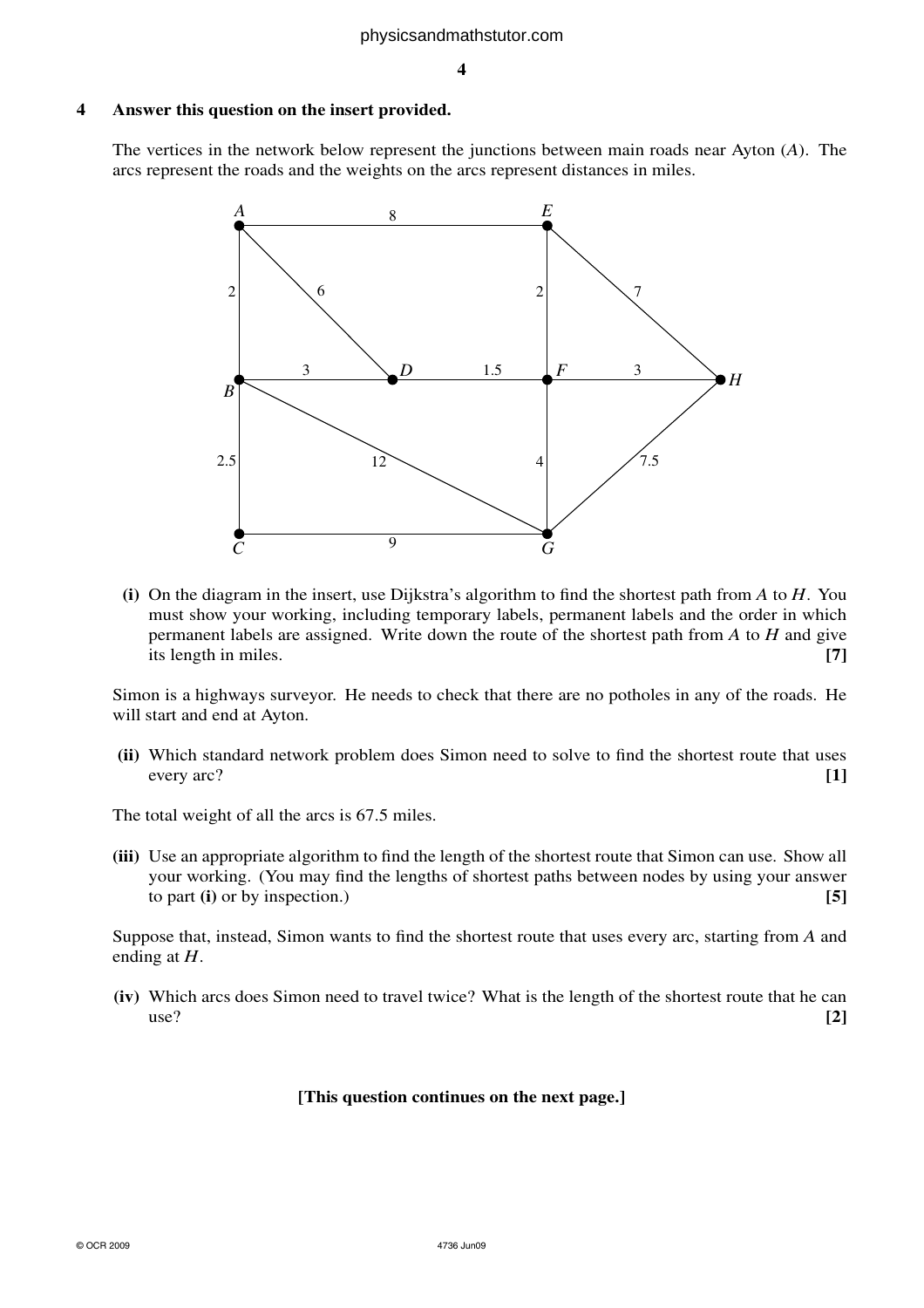**5**

There is a set of traffic lights at each junction. Simon's colleague Amber needs to check that all the traffic lights are working correctly. She will start and end at the same junction.

- **(v)** Show that the nearest neighbour method fails on this network if it is started from *A*. **[1]**
- **(vi)** Apply the nearest neighbour method starting from *C* to find an upper bound for the distance that Amber must travel. **[3] [3]**
- **(vii)** Construct a minimum spanning tree by using Prim's algorithm on the reduced network formed by deleting node *A* and all the arcs that are directly joined to node *A*. **Start building your tree at node** *B.* (You do *not* need to represent the network as a matrix.) Mark the arcs in your tree on the diagram in the insert.

Give the order in which nodes are added to your tree and calculate the total weight of your tree. Hence find a lower bound for the distance that Amber must travel. **[6]**

**5** *Badgers* is a small company that makes badges to customers' designs. Each badge must pass through four stages in its production: printing, stamping out, fixing pin and checking. The badges can be laminated, metallic or plastic.

The times taken **for 100 badges** of each type to pass through each of the stages and the profits that *Badgers* makes **on every 100 badges** are shown in the table below. The table also shows the total time available for each of the production stages.

|                         | Printing<br>(seconds) | Stamping out<br>(seconds) | Fixing pin<br>(seconds) | Checking<br>(seconds) | Profit<br>$(\text{\pounds})$ |
|-------------------------|-----------------------|---------------------------|-------------------------|-----------------------|------------------------------|
| Laminated               | 15                    |                           | 50                      | 100                   |                              |
| Metallic                | 15                    | 8                         | 50                      | 50                    |                              |
| Plastic                 | 30                    | 10                        | 50                      | 20                    |                              |
| Total time<br>available | 9000                  | 3600                      | 25 000                  | 10000                 |                              |

Suppose that the company makes *x* hundred laminated badges, *y* hundred metallic badges and *z* hundred plastic badges.

- (i) Show that the printing time leads to the constraint  $x + y + 2z \le 600$ . Write down and simplify constraints for the time spent on each of the other production stages. **[4]**
- **(ii)** What other constraint is there on the values of *x*, *y* and  $z$ ? [1]

The company wants to maximise the profit from the sale of badges.

- **(iii)** Write down an appropriate objective function, to be maximised. **[1]**
- **(iv)** Represent *Badgers*' problem as an initial Simplex tableau. **[4]**
- **(v)** Use the Simplex algorithm, pivoting first on a value chosen from the *x*-column and then on a value chosen from the *y*-column. Interpret your solution and the values of the slack variables in the context of the original problem. **[9]**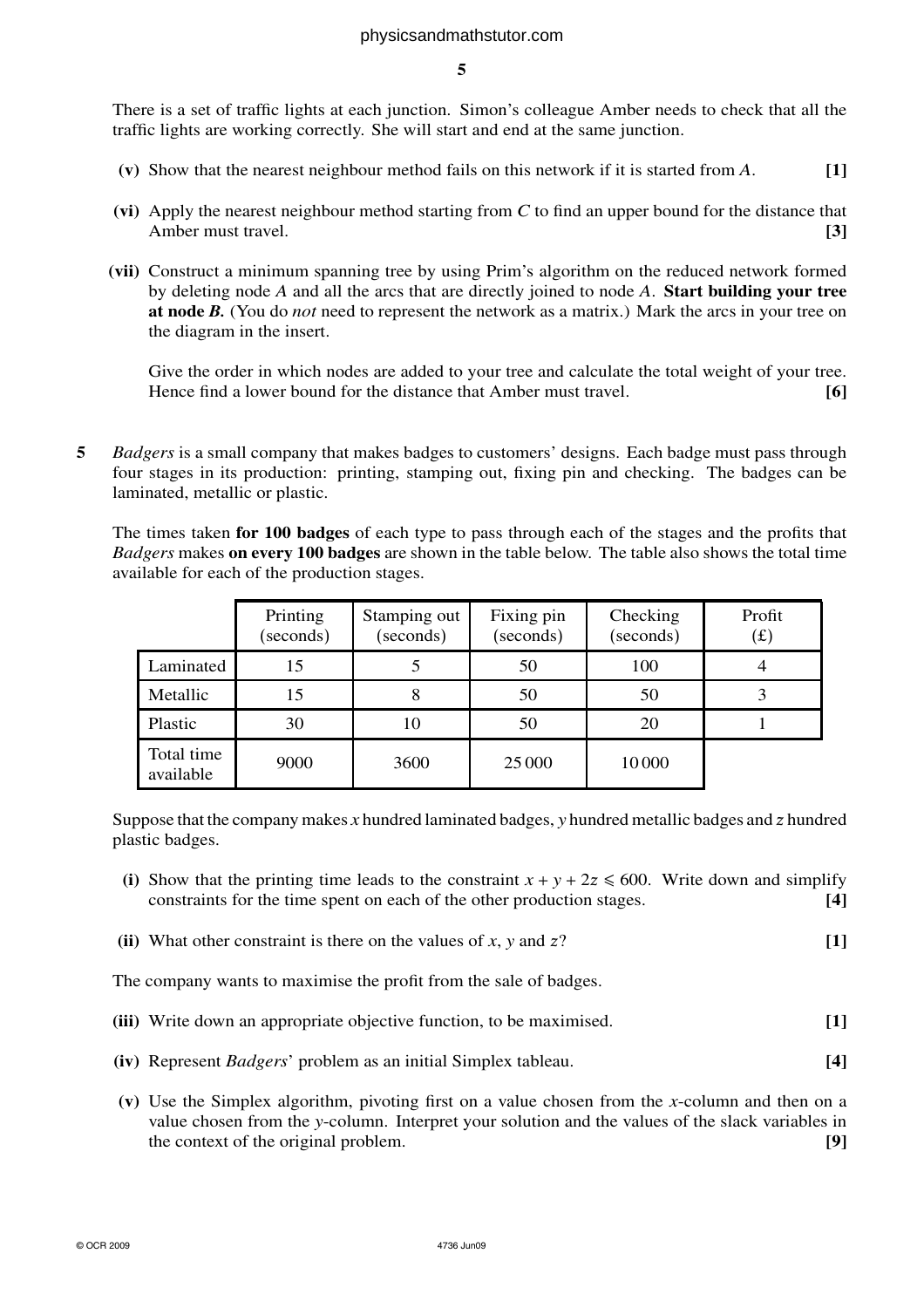### **6**

## **BLANK PAGE**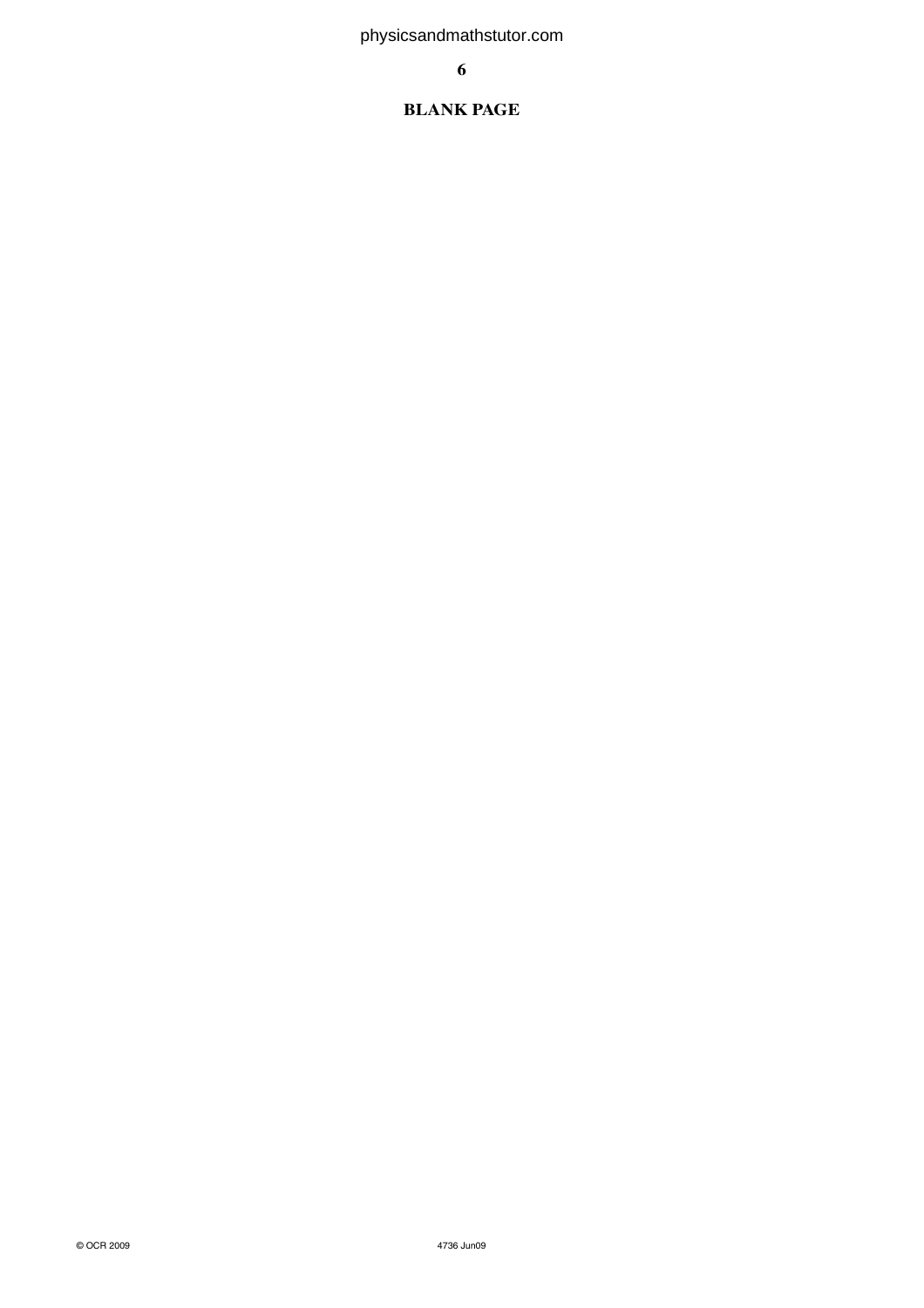## **7**

## **BLANK PAGE**